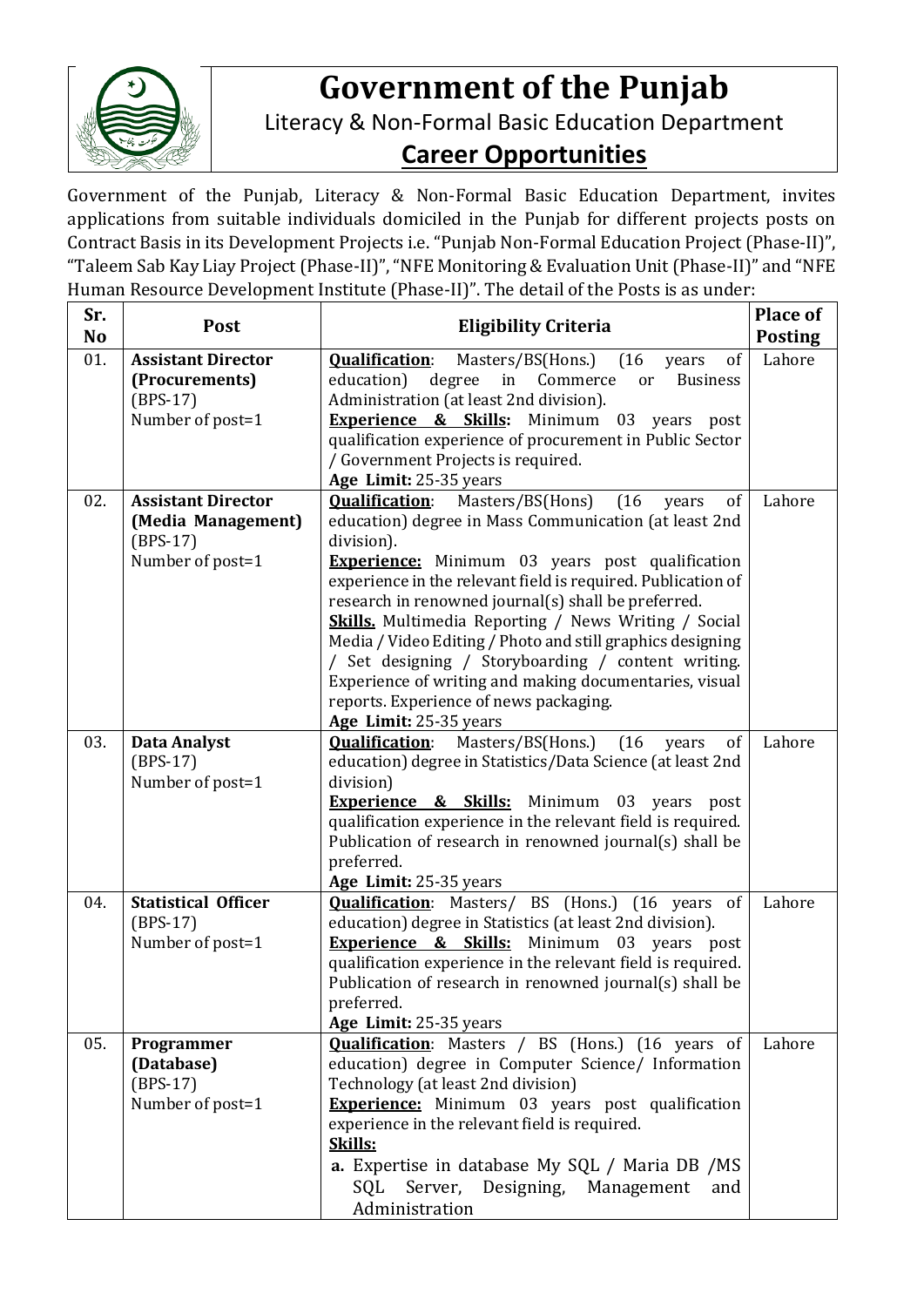|            |                                                                                 | <b>b.</b> RDMSs (relational database<br>management<br>systems) or foundational database skills<br>c. Creating databases, tuning, cloning, copying, and<br>data refreshes<br>d. Writing and optimizing SQL statements<br>e. Knowledge of structured query language (SQL),<br>e.g. SQL/PSM or Transact-SQL<br>Determining database structural requirements<br>f.<br>by analysing business operations, applications,<br>and programming; reviewing objectives with<br>business and evaluating current systems<br>Closely working with development team in<br>g.<br>solution design and implementation of existing<br>and new modules<br>h. Must have experience in creating stored<br>procedures, jobs, triggers and replication<br>Maintaining database performance by identifying<br>i.<br>and resolving production and application<br>development problems; calculating optimum<br>values for parameters; evaluating, integrating,<br>installing new releases;<br>completing<br>and<br>maintenance<br>Generation of various reports for data analysis as<br>j.<br>per requirement<br><b>k.</b> troubleshooting and technical<br>support<br>experience<br>Database backup, recovery, disaster recovery<br>l.<br>plan execution and other aspects of assuring<br>database |                    |
|------------|---------------------------------------------------------------------------------|-------------------------------------------------------------------------------------------------------------------------------------------------------------------------------------------------------------------------------------------------------------------------------------------------------------------------------------------------------------------------------------------------------------------------------------------------------------------------------------------------------------------------------------------------------------------------------------------------------------------------------------------------------------------------------------------------------------------------------------------------------------------------------------------------------------------------------------------------------------------------------------------------------------------------------------------------------------------------------------------------------------------------------------------------------------------------------------------------------------------------------------------------------------------------------------------------------------------------------------------------------------------------|--------------------|
| 06.        | <b>District Trainer</b><br>$(BPS-16)$<br>Number of posts=36                     | Age Limit: 25-35 years<br><b>Qualification:</b> Master in Education/ M.Ed./ Master Anywhere<br>degree with B.Ed. (16 years of education) (at least 2nd $\vert$ in Punjab<br>divisions).<br><b>Experience</b><br><u>&amp; Skills:</u><br>Minimum<br>01-year<br>post<br>qualification experience in the relevant field is required.<br>Age Limit: $21 - 30$ Years                                                                                                                                                                                                                                                                                                                                                                                                                                                                                                                                                                                                                                                                                                                                                                                                                                                                                                         |                    |
| 07.<br>08. | <b>Assistant</b><br>$(BPS-16)$<br>Number of post=1<br><b>Literacy Mobilizer</b> | <b>Qualification:</b> Masters/BS<br>(Hons) (16 years of<br>education) degree in Mass Communication (at least 2nd<br>division)<br><b>Experience:</b> Minimum 01 years post qualification<br>experience in the relevant field is required.<br><b>Skills:</b> Multimedia Reporting / News Writing / Social<br>Media / Video Editing / Photo and still graphics designing<br>/Set designing/ Storyboarding / content writing.<br>Experience of writing and making documentaries, visual<br>reports. Experience of news packaging.<br>Age Limit: 21-30 years<br><b>Qualification:</b> Graduation (14 years of education) in                                                                                                                                                                                                                                                                                                                                                                                                                                                                                                                                                                                                                                                  | Lahore<br>Anywhere |
|            | $(BPS - 14)$<br>Number of posts=66                                              | Social Sciences/Management Sciences.<br><b>Experience &amp; Skills:</b> Basic IT skills including knowhow<br>of MS Office + Valid Driving License at the time of<br>interview.<br>Age Limit: 22-30 years                                                                                                                                                                                                                                                                                                                                                                                                                                                                                                                                                                                                                                                                                                                                                                                                                                                                                                                                                                                                                                                                | in Punjab          |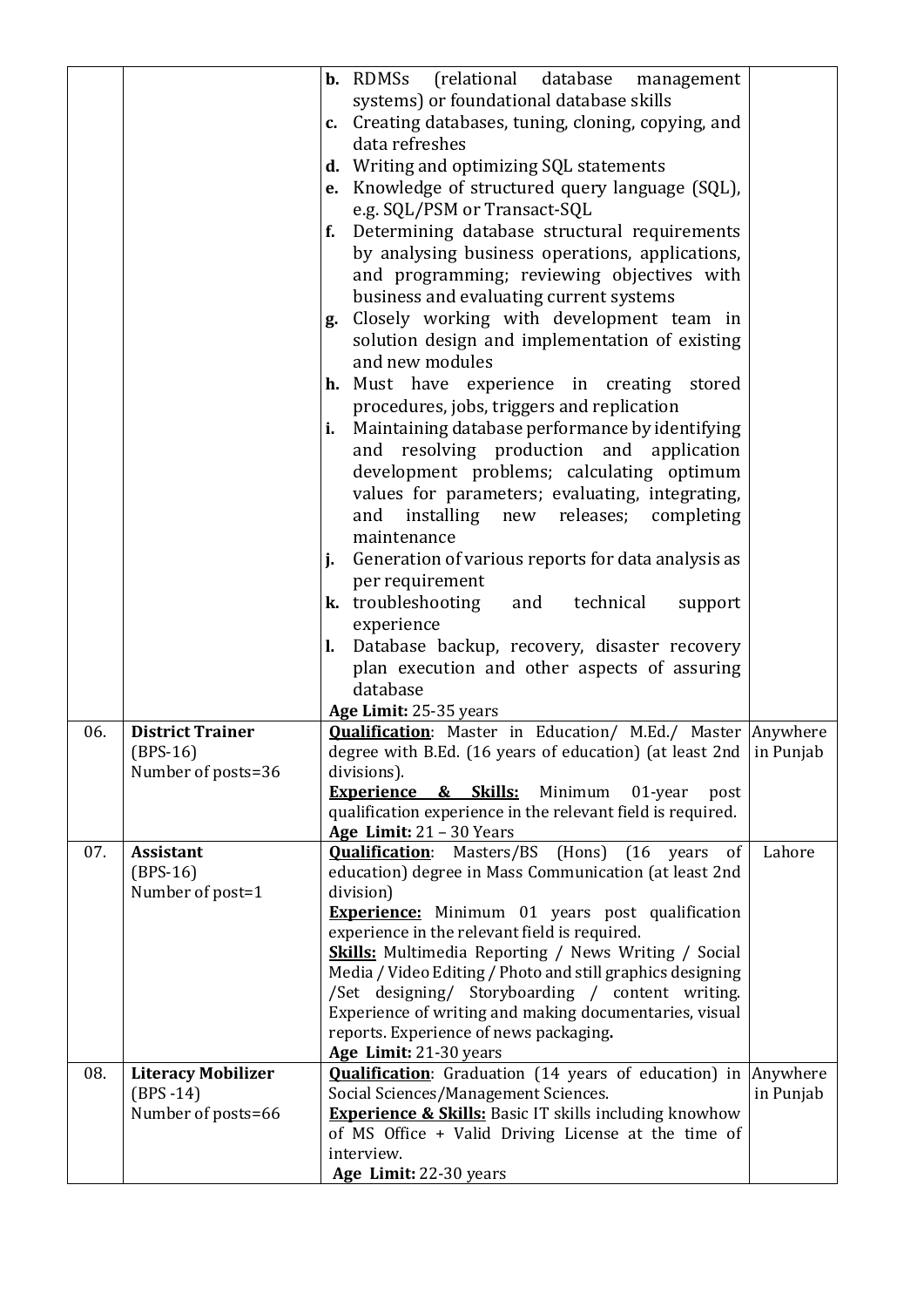| 09. | <b>Monitoring &amp;</b><br><b>Evaluation Assistant</b><br>$(BPS-14)$<br>Number of posts=100                                                                                                                                                                                                                                                                                        | <b>Qualification:</b> B.A./B.Sc. or equivalent (14 years of Anywhere<br>education) with B.Ed. (at least second divisions).<br><b>Experience &amp; Skills:</b> Valid Driving License at the time of<br>interview. One-year post-qualification experience shall<br>be preferred.<br>Age Limit: 21-30 years                              | in Punjab |
|-----|------------------------------------------------------------------------------------------------------------------------------------------------------------------------------------------------------------------------------------------------------------------------------------------------------------------------------------------------------------------------------------|---------------------------------------------------------------------------------------------------------------------------------------------------------------------------------------------------------------------------------------------------------------------------------------------------------------------------------------|-----------|
| 10. | <b>Junior Computer</b><br><b>Operator</b><br>$(BPS-12)$<br><b>Total Number of</b><br>$posts = 9$<br>Project Name:<br>1) Punjab<br>Non-Formal<br>Education<br>Project<br>(Phase-II) & Taleem<br>Sab Kay Liay Project<br>$(Phase-II) = 7$<br>Monitoring<br>2) NFE<br>&<br>Evaluation<br>Unit<br>$(Phase-II) = 1$<br>3) NFE Human Resource<br>Development Institute<br>$(Phase-II)=1$ | <b>Qualification:</b> Intermediate + MS Office/ ICS (minimum<br>2nd Division) with 40 words per minute speed in English<br>and 20 words per minute speed in Urdu on computer.<br><b>Skills:</b><br>a) MS Office<br><b>b)</b> MS Windows<br><b>Graphic Designing</b><br>c)<br>d)<br>In-page<br>e) Corel Draw<br>Age Limit: 21-30 years | Lahore    |
| 11. | <b>Junior Clerk</b><br>$(BPS-9)$<br>Number of posts=3                                                                                                                                                                                                                                                                                                                              | <b>Qualification:</b> Intermediate (at least second division)<br>from recognized Board.<br><b>Experience &amp; Skills:</b> Basic Computer literacy including<br>basic MS-Office + 25 w.p.m. typing speed in English.<br>Age Limit: 20-30 years                                                                                        | Lahore    |

## **General Terms & Conditions:-**

- 1. The above positions are offered purely on contract basis for one year or up-to the gestation period of the project whichever is earlier (extendable subject to satisfactory performance and in accordance with the gestation period of the project) under Contract Appointment Policy 2004, as amended from time to time and PC-Is of the concerned projects.
- 2. Candidates already working in Government/Semi-Government/Autonomous Bodies may apply through proper channel.
- 3. The age of the candidate will be calculated on closing date of submission of application.
- 4. All posts are offered on open merit. No quota will be applicable on these posts.
- 5. Candidates having domicile of Punjab shall only be eligible to apply.
- 6. Only the degree issued by the university/institute recognised by the HEC/Board or reputed foreign university with HEC equivalence, will be considered.
- 7. Literacy & NFBE Department reserves the right to increase, decrease or abolish the post(s) at any stage without any notice.
- 8. Literacy & NFBE Department has the right to accept/reject or cancel an application or whole recruitment process at any time without any notice/justification.
- 9. No TA/DA will be admissible for test/interview.

## **Procedure for submission of application forms:-**

- 1. Candidates must visit NTS website to apply online.
- 2. Those candidates who desire to apply for more than one post, must submit separate application form for each post.
- 3. Candidates shall require to submit dully filled in Application form (online) and send print out of the Application Form along with copy of CNIC, two recent passport size photographs, attested copies of academic certificates, experience certificates and deposit slip of prescribed fee in favour of National Testing Service (NTS), directly to NTS through courier on the address mentioned on Application Form.